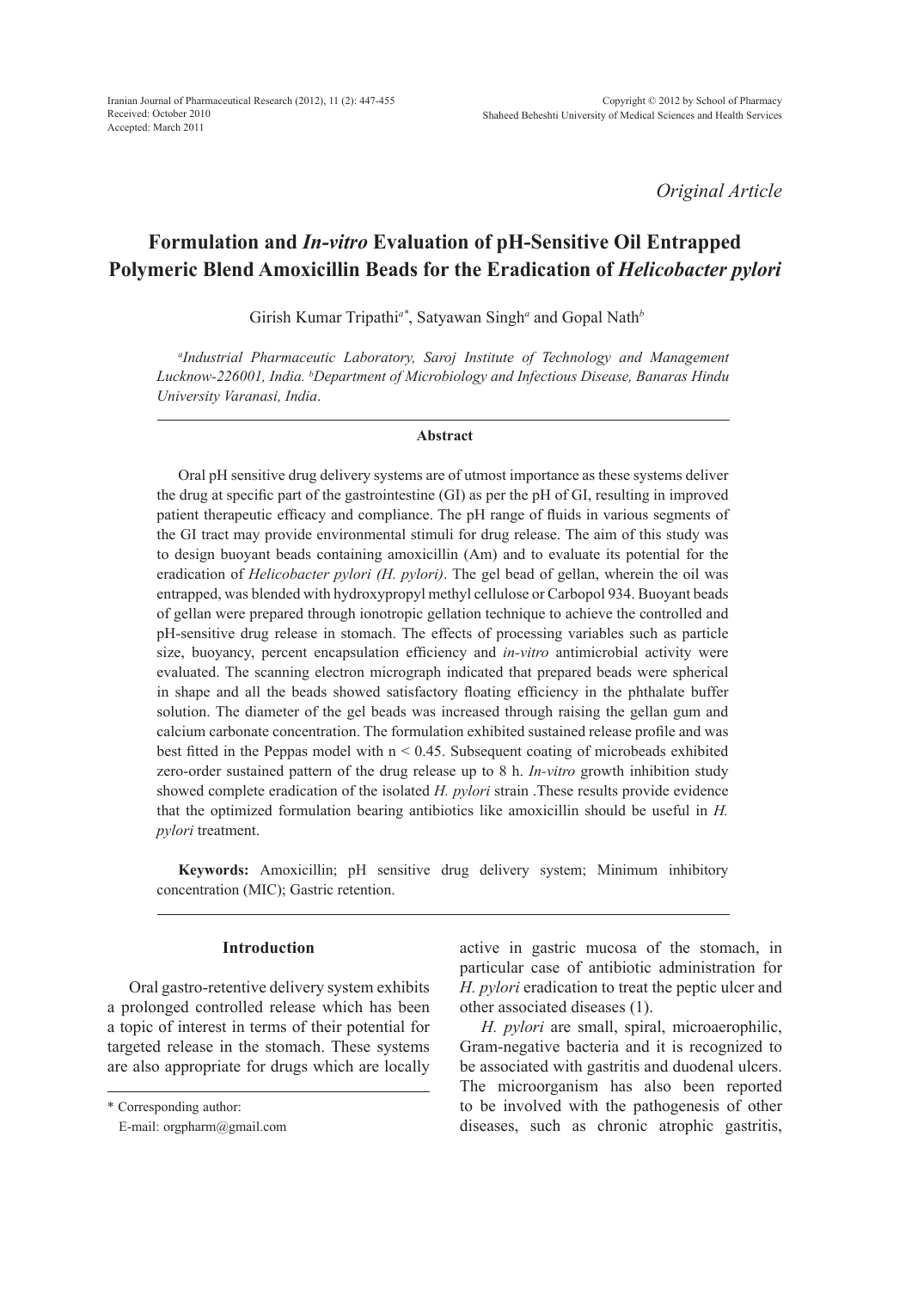

**Figure 1.** Schematics of targeted drug delivery approach for *H. pylori* eradication located within the stomach (3).

adenocarcinoma of the body or antrum of the stomach, gastro-esophageal reflux disease, peptic esophagitis *etc.* (2). The bacteria penetrates the gastric mucus layer and fixes itself to various phospholipids and glycolipids in the mucus gel. Therefore, the access of antimicrobial drugs to the site is restricted from both the lumen of the stomach and the gastric blood supply. Conventional tablets or capsules are, in general, used for eradication therapy, but these preparations do not remain in the stomach for long duration. Therefore, it is difficult to reach the minimum inhibitory concentrations (MIC) in the gastric mucus where *H. pylori*  colonize. It is therefore necessary to design the drug delivery systems that not only can alleviate the shortcomings of conventional delivery but can also deliver antibiotics to the infected cell lines (Figure 1).

The stomach specific gastroretantive (GR) and controlled release delivery system can maintain the MIC of an antibiotic in the gastric region where *H. pylori* exist and thereby improve the therapeutic efficacy. The absorption of an antimicrobial agent from the gastric lumen into the mucus through the mucus layer is believed to be more effective for *H. pylori* eradication than absorption through the basolateral membrane (from blood).

Narkar *et al*. 2010 (4) prepared and evaluated stomach-specific controlled release mucoadhesive drug delivery system containing amoxicillin trihydrate. Rajinikanth and Mishra (5) reported gellan gum-based floating beads. Babu *et al*. 2010 (6) prepared controlled release gellan gum macro beads of amoxicillin.

It is therefore necessary to design drug

delivery systems that not only can alleviate the shortcomings of conventional delivery vehicles but can also deliver the antimicrobial agent to the infected cell lines. Design of novel mucoadhesive, a pH-sensitive formulation, may improve the local therapy of GI and minimize the premature drug degradation. Stomachspecific antibiotic drug delivery, for instance, would be highly beneficial in the treatment of *H. pylori* infection in peptic ulcer disease (7- 9). Amoxicillin is one of the most active and predictable antimicrobial agents against *H. pylori*  and also has rapid bactericidal activity compared with various antibiotics and antiulcer agents (10, 11). Amoxicillin inhibits transpeptidase and stops the synthesis of peptidoglycan, thereby weakening the cell wall and making *H. pylori*  more susceptible to death due to bursting.

There are several benefits in controlled drug delivery systems over the conventional pharmaceutical dosage form: reduction in drug plasma level and fluctuation, reduction in adverse side effect and improvement in tolerability, patient comfort, complains and finally reduction in healthcare cost (12-14). Gellan is an anionic, high molecular weight, deacetylated exocellular polysaccharide gum produced as a fermentation product through a pure culture of *Pseudomonas elodea* (15). In the present study, oil entrapped buoyant gel bead of Amoxicillin consisting of hydrophilic polymer (carbopol 934P or hydroxylpropyl methyl cellulose), blended with gellan gum, was designed, using calcium carbonate  $(CaCO<sub>3</sub>)$  as a gas forming agent. The primary objective of the work was to develop a consistent formulation of Amoxicillin that enjoys all the advantages of a floating single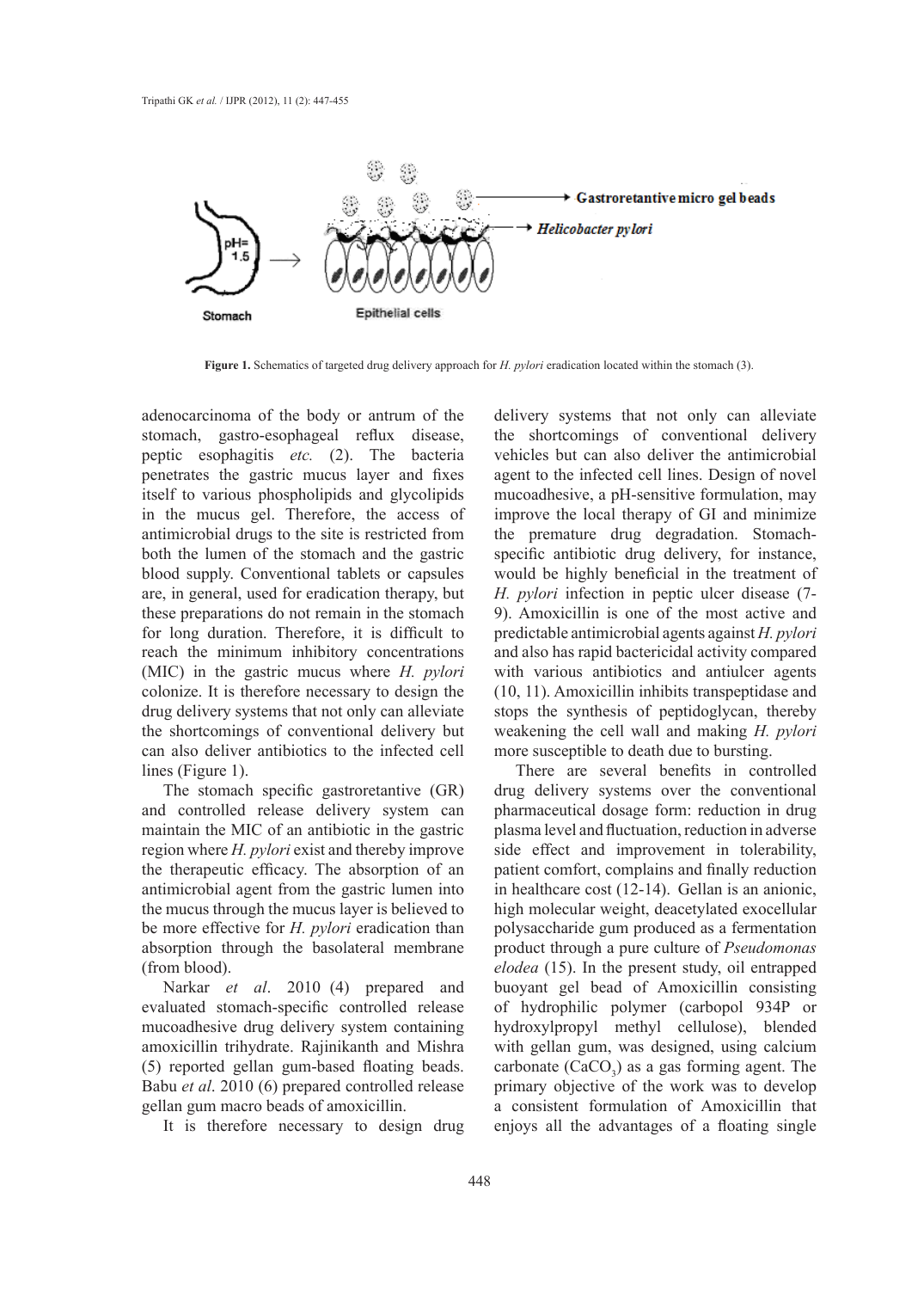| <b>Formulation</b> |                | Drug       | Gum        | oil               | Calcium carbonate |  |  |
|--------------------|----------------|------------|------------|-------------------|-------------------|--|--|
| (COB)              | (HOB)          | $(\% w/v)$ | $(\% w/v)$ | $(^{0}/_{0} W/v)$ | ( %w/v)           |  |  |
| $K_1$              | $S_1$          | 0.62       | 1.5:1.0    | 05                | 0.55              |  |  |
| $K_{2}$            | $\mathbf{S}_2$ | 0.62       | 1.5:1.0    | 10                | 0.55              |  |  |
| $K_{\mathcal{R}}$  | $S_3$          | 0.62       | 1.5:1.0    | 15                | 0.55              |  |  |
| K <sub>4</sub>     | $S_4$          | 0.62       | 1.5:1.0    | 05                | 1.50              |  |  |
| K <sub>5</sub>     | $S_{5}$        | 0.62       | 2.0:0.5    | 05                | 0.55              |  |  |
| $K_{\sigma}$       | $S_6$          | 0.62       | 2.0:0.5    | 10                | 0.55              |  |  |
| $K_{7}$            | $S_7$          | 0.62       | 2.0:0.5    | 15                | 0.55              |  |  |
| $K_{8}$            | $S_8$          | 0.62       | 2.0:0.5    | 05                | 1.50              |  |  |

Table 1. Composition for amoxicillin loaded polymeric blended gellan gum beads.

COB = gellan: carbopol blend formulation. HOB = gellan: HPMC blend formulation. Gum **=** gellan: carbopol /HPMC. Oil **=** mineral oil.

unit dosage form, but at the same time, it lacked disadvantages of single unit dosage forms, like sticking or being obstructed in GI. The release behaviour of the gel beads capable of floating in gastric fluid was investigated with the aim of achieving a GR, multiple units, and controlled release formulation of amoxicillin.

### **Experimental**

Amoxicillin was obtained as a gift sample from Ranbaxy Laboratories, Gurgoan, India. Gellan gum was purchased from Sigma-Aldrich Chemicals Ltd, New Delhi, India. Carbopol 934P and hydroxypropyl methylcellulose K4M were obtained as gift samples from Ranboxy laboratory Devash, India. Calcium chloride and ethyl cellulose were obtained from SD. Fine Chem. India. Light mineral oil was obtained from the Central Drug House, India. All other ingredients, reagents and solvents were of analytical grades. Brucella broth and fetal calf serum were purchased from Himedia Mumbai, India.

# *Preparation of polymeric blend oil entrapped bead*

Oil entrapped polymeric blend gel bead of amoxicillin was prepared through the ionic gelation method. Aqueous solution of gellan gum (1.5-2.0 % w/v) was prepared using de-ionized water and heating at 70°C. The gellan gum solution below 35°C was successively dispersed into the slurry of 0.5 -1.0 % w/v of HPMC or carbopol 934P in order to prepare specific ratio

of blended polymeric dispersion (Table 1) with continuous stirring for 20 min. The drug (0.62  $\%$  w/v) and calcium carbonate (0.55-1.5  $\%$ ) w/v) were dispersed uniformly into 20 mL of the polymeric blended mixture with continuous stirring until a uniform dispersion was obtained. The mixture was emulsified with 05-15  $\%$  w/v of light mineral oil using Silverson emulsifier (Hicon, L5M-4, India) with continuous stirring at 500 rpm for 5 min. The resulting drug of the loaded emulsions was added through a 21G syringe needle into 100 mL of 0.45 mol/mL of calcium chloride  $(CaCl<sub>2</sub>)$  solution. After 5 min of curing, the gel beads of amoxicillin loaded gellan gum blended, either with hydroxypropyl methylcellulose (HOB) or carbopol 934P (COB). Gel beads took place after 5 min of curing, the formed beads were washed with distilled water, collected and dried at 40°C for 6 h in tray dryer.

### *Coating of gel beads*

The formulated microgel beads were selected for the optimization in order to modify the drug release pattern further. The coating parameters were 5-10% (w/v) ethylcellulose (EC) solution in acetone and coating time was fixed (5-10 min). Gel beads (2 g) were placed in a fluidized bed dryer (TG 100, Retsch, Germany) and the coating solution was sprayed on the fluidized beads using a spray gun for a period of 10 min at an air inlet speed of 220 m/s at room temperature. The beads were dried at room temperature for a period of 24 h until all solvents were evaporated, leaving a film of EC coat on the gel beads (Table 2).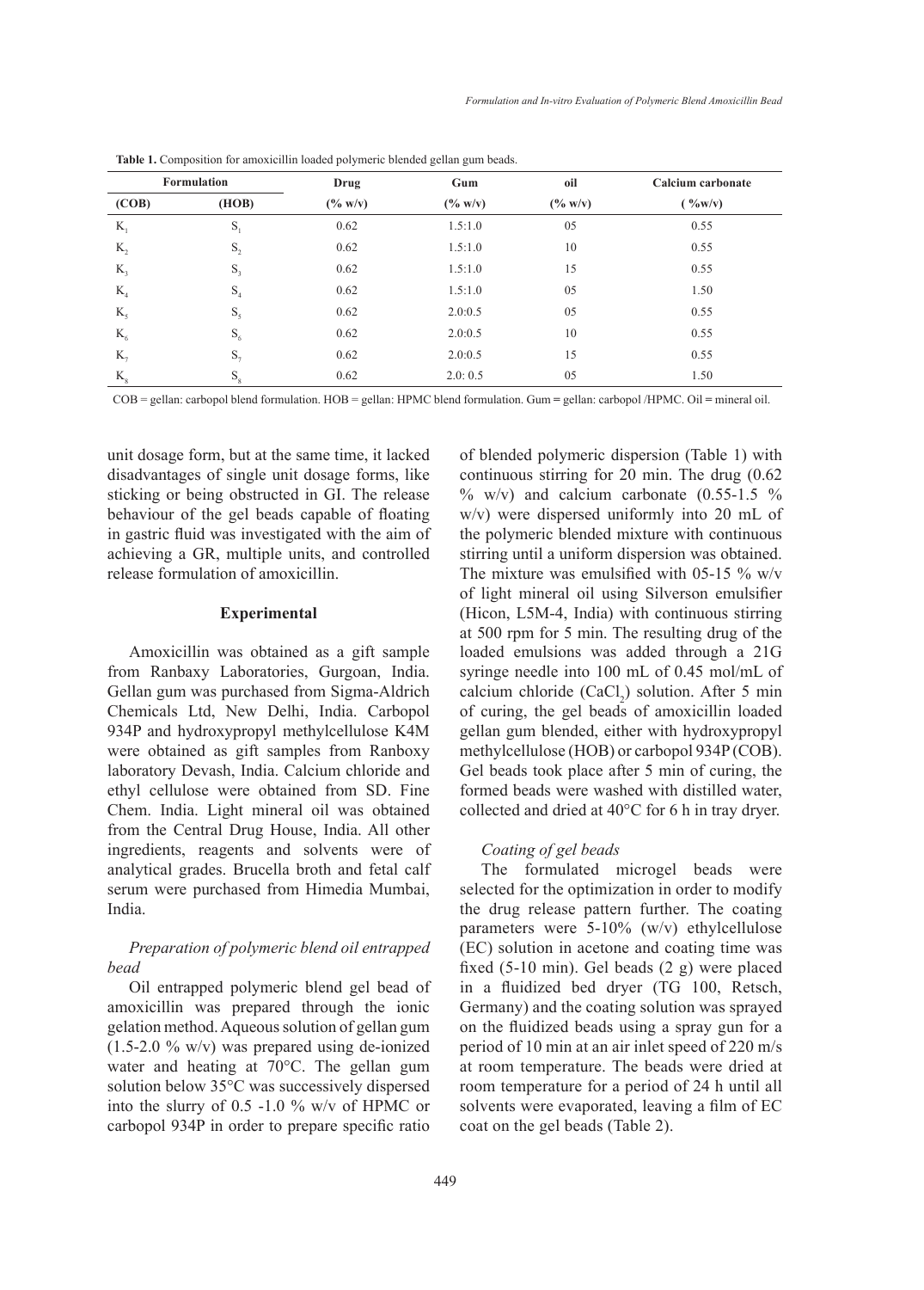|                    |                                   |                                         |                        | $\mathbb{R}^2$ |  |
|--------------------|-----------------------------------|-----------------------------------------|------------------------|----------------|--|
| <b>Formulation</b> | <b>EC</b> concentration<br>(code) | Time of coating<br>$\frac{6}{\sqrt{2}}$ | %drug release<br>(min) | $480$ (min.)   |  |
| $K_{41}$           |                                   |                                         | $88 \pm 1.3$           | 0.982          |  |
| $K_{42}$           |                                   | 10                                      | $85 \pm 1.4$           | 0.975          |  |
| $K_{43}$           | 10                                |                                         | $80 \pm 1.6$           | 0.934          |  |
| $K_{44}$           | 10                                | 10                                      | $79 \pm 1.4$           | 0.926          |  |

**Table 2.** Independent variables of the formulation bead coated with ethyl cellulose.

EC: ethyl cellulose;  $R^2$ : correlation coefficient, derived from zero order kinetics of the coated formulation;  $K_{41}$ ,  $K_{42}$ ,  $K_{43}$  and  $K_{44}$ : ethylcellulose coated optimized formulation of the batch  $K<sub>4</sub>$ . A: Mean  $\pm$  SD (n = 3).

#### *Morphology and size*

The external and internal morphology of micro gel beads were studied through scanning the electron microscopy (SEM). Particle size of the prepared beads were determined in three sets using an optical microscope (Model BH-2, Olympus, Japan) fitted with a stage and an ocular micrometer. Mean diameter was calculated through measuring the diameter of 20 dried beads.

### *In-vitro floating study*

*In-vitro* floating study was performed using a USP 24 dissolution apparatus II containing 900 ML of phthalate buffer solution ( $pH = 3.4$ ). The medium temperature was kept at  $37 \pm 0.5$ °C. The floating beads (1.0 g beads) were soaked in the dissolution medium and the medium was agitated with a paddle at 50 rpm. After the agitation, the beads that were floated on the surface of the medium and those that settled down at the bottom of flask were recovered separately. The percentage of floating was measured through the visual observation (16).

# *Determination of encapsulation efficiency and drug loading*

Accurately weighed (100 mg) grounded powder of beads was soaked in 100 mL phosphate buffer ( $pH = 7.5$ ) and allowed to be disintegrated completely for 4 h. The resulting dispersion was sonicated using a probe sonicator (UP 400 s, Dr. Hielscher GmbH, Germany) for 30 min and then filtered through a 0.45 μm filter. The polymeric debris was washed twice with fresh phosphate buffer to extract any adhered drug. The drug content was determined spectrophotometrically (Systronics, Mumbai, India) at 334.5 nm against constructed a calibration curve. The drug content

(DC) was calculated according to Equation 1.

 $(DC) =$  (amount of drug in beads / amount of  $beads) \times 100$  (Equation 1)

The encapsulation efficiency (EE) was calculated by Equation 2.

EE (%) = (C D) / (T D)  $\times$  100 (Equation 2)

Here, C D is the calculated drug content and T D is the theoretical drug content.

### *In-vitro drug release*

*In-vitro* dissolution studies were performed for all the formulation gel beads using USP 24 dissolution test apparatus II with a basket type (17). An accurately weighed 50 mg amount of the beads were taken into 900 mL dissolution medium of the simulated gastric fluid (fasting state condition,  $pH = 1.2$ ) or phthalate buffer solution (fed state condition,  $pH = 3.4$ ) conditions maintained at a temperature of  $37 \pm 0.5$ °C and stirred at a speed of 50 rpm. Sample aliquots (10 mL) were withdrawn at 0.5, 1.0, 2.0, 3.0, 4.0, 5.0, 6.0, 7.0 and 8.0 h and the volume was replaced with an equivalent amount of a plain dissolution medium. The collected samples were filtered and suitably diluted and analyzed at 334.5 nm using a UV-visible spectrophotometer. Additionally, an experimental batch of BE and BF containing 10 mg Amoxicillin and lactose (q.s.) filled in a capsule (#2) was used as a reference formulation.

### *In-vitro growth inhibition studies*

The bacterial strain used in this study was originally isolated with gastric biopsy from the peasant suffering from chronic gastritis and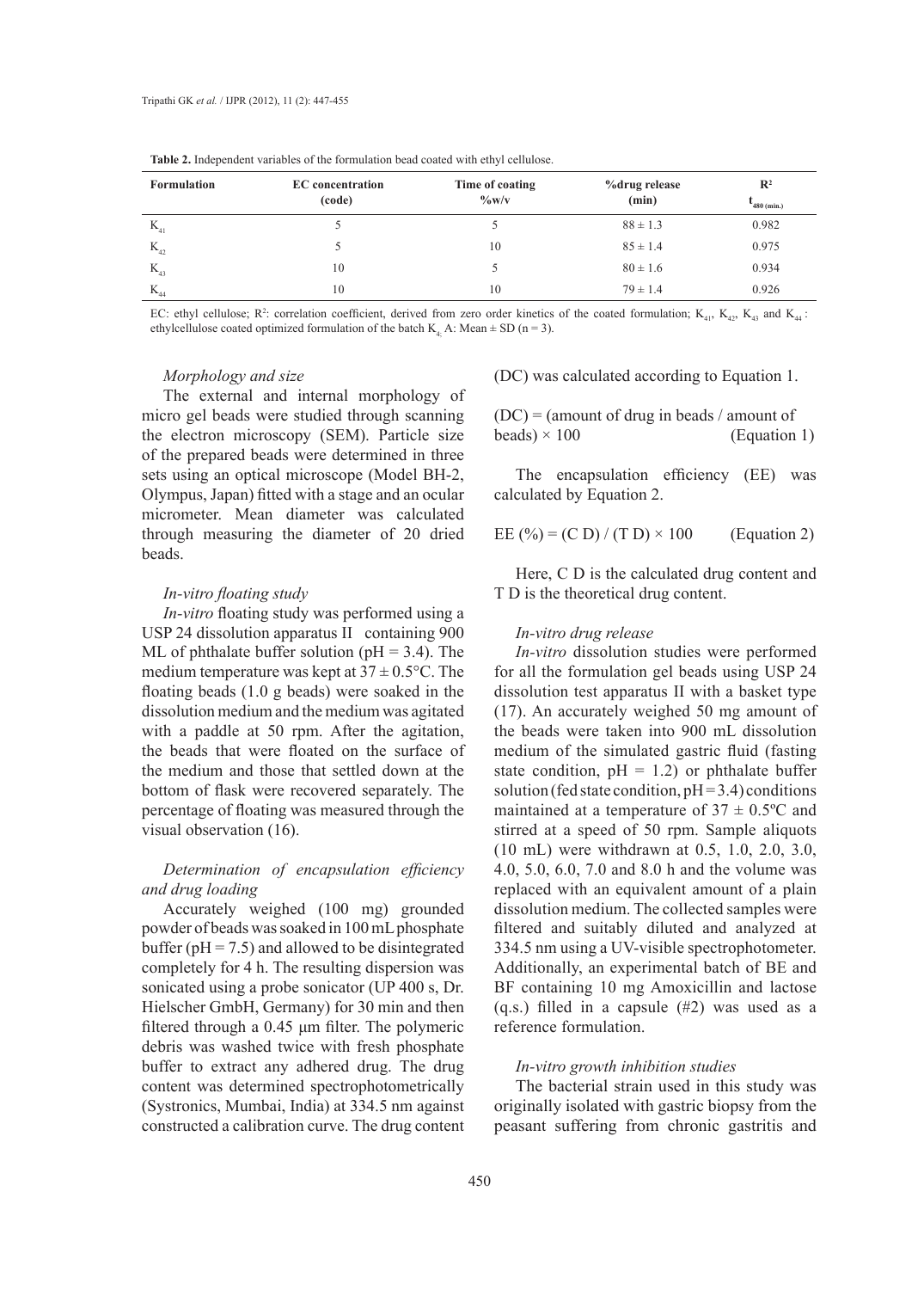peptic ulcer in Institute of Medical Science, Banaras Hindu University Varanasi-India. Turbid metric method with slight modification was employed to evaluate the growth inhibition (18). The protocol of the study was approved by Institutional Animals Ethical Committee of the BHU. To suppress the growth of indigenous or exogenous contaminating bacteria, the isolated biopsy sample was grown in brucellla agar (Merck Co, Germany) containing 10% horse blood, Vancomycin, polymyxin B and amphotericin and incubated at 37°C for 7 days. Isolated sample was subcultured on Brucella agar containing 10% horse blood without antibiotics and incubated at 37°C for three days in microairofilic condition.

*H. pylori* strains were grown in brucella broth at 37°C after 7 days in microaerobic atmosphere  $(5\% \text{ O2}, 10\% \text{ CO}_2, 85\% \text{ N}_2)$ . The growth of the bacteria was monitored by measuring the optical density (OD) of broth cultures with spectrophotometrically at *λmax* of 640 nm (19). The numbers of bacteria were determined in terms of optical density at *λmax of* 640 nm with one optical density unit corresponding to  $10^8$  colonyforming units (CFU)/mL. To study the effect of formulations on *H. pylori* growth inhibition, 10 mL of nutrient broth containing *H.pylori* were transferred into sterile test tubes. Plain drug (Am) and optimized formulation of the ethylcellulose coated batches were taken containing amoxicillin equivalent to 32 µg/mL which is twice in concentration with respect to MIC  $(16 \mu g/mL)$ and added to the tubes and all the tubes were incubated at 37°C in a microaerobic atmosphere for 24 h. The tubes containing culture were shaken at 100 rpm at 37°C in a microaerobic atmosphere condition in incubator for 24 h. Then, 100 μL of nutrient broth of *H.pylori* containing drug and different formulations were removed at various time points (4, 8 and 12 h) and optical density was determined to assess the growth inhibition of bacteria through counting the viable colony using spectrophotometer. The percentage of growth inhibition was calculated using Equation 3.

% Growth inhibition 
$$
=\frac{OD_{TP} - OD_{TS}}{Volume of saline load} \times 100
$$
  
(Equation 3)

Here,  $OD_{TP} = Optical$  density of test organism at particular interval.  $OD_{TS}$  = optical density of test mixture at same time interval.

### *Kinetic release evaluation*

To investigate the mode of drug release from the micro gel bead, the release data were analyzed with various release kinetic models (zero order, higuchi and korshmaer-Peppas) were applied to elucidate the mechanism of drug release from the beads in the fed state (20-22). These Kinetic models were used to analyse the dissolution study, , Equations 4, 5 and 6.

Zero-order model  $M_t = M_0 + K_0$  $(Equation 4)$ Higuchi model  $M_t = M_0 + K_H t$  $(Equation 5)$ 

# Korshmaer-Peppas model

 $M_t/M \infty = k(t)^n$  (Equation 6)

Here, Mt is the amount of drug dissolved in time,  $M_0$  is the initial amount of drug,  $K_0$  is the zero order release of constant and  $K_H$  is the Higuchi rate constant.  $M_t/M\infty$  is the fraction of drug release at time t, k is the release rate constant, and n is the release exponent indicative of the mechanism of release.

### *Statistical analyses*

The experimental results are expressed as mean  $\pm$  SD (standard deviation). Statistical evaluation of data was performed using an analysis of variance (ANOVA), depending on the outcome of the ANOVA (Dunnett's multiple comparison test). The evaluation data was used to assess the significance of differences. Statistically significant differences between the means of batches were defined as  $p < 0.05$ .

## **Results and Discussion**

The hydrophilic polymer was blended in gellan gum, in optimized ratio, to enhance the mucoadhesion efficacy of prepared microgel beads. Mucoadhesion involves different kinds of interaction forces between mucoadhesive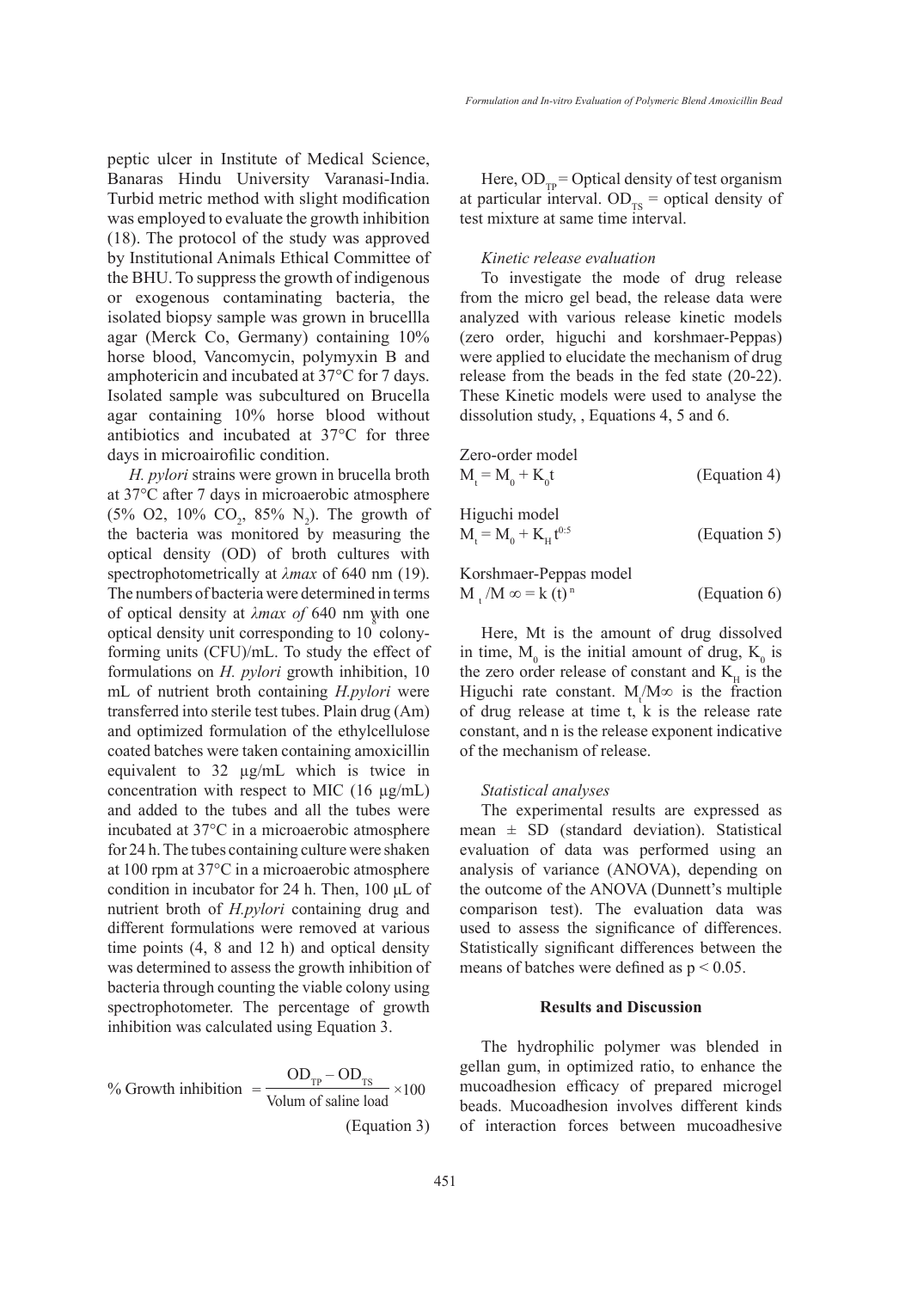

**Figure 2.** Scanning the electron micrograph of dried beads of (A) batch  $K_4$ (COB formulation) and (B) batch  $S_5$ (HOB formulation).

materials and the mucus surface; these include electrostatic attraction, hydrogen bonding, Vander Waals forces, mechanical interpenetration *etc*. A combination approach, *i.e.* mucoadhesive and pH-sensitive controlled delivery system, is explored for the effective and improved treatment of *H. pylori* infection.

### *Morphology and size*

The shape and surface morphology of prepared microgel beads were investigated using scanning electron microscopy. SEM of Amoxicillin-loaded oil entrapped gellan gum blended with carbopol 934P of batch  $K<sub>4</sub>$ (COB formulation) and HPMC blended batch  $S<sub>5</sub>$  (HOB formulation) are shown in Figure 2. Batch  $K_4$  gel beads were white, translucent and rigid, whereas, batch  $S_5$  gel beads were off-white, translucent and elastic. The beads size of formulation COB varied between 1.85  $\pm$  1.3 and 2.28  $\pm$  1.3 mm while that of COB was between  $1.34 \pm 1.4$  and  $1.62 \pm 1.6$  mm (Table 3). The diameter of microbeads were increased significantly ( $p < 0.05$ ) as gellan gum or CaCO<sub>3</sub> concentration were increased. Similar findings have been observed by Rajinikanth *et al.* 2009 (5).

### *In-vitro floating study*

The floating ability of COB formulation was in the range of  $61 \pm 0.4$  % to  $85 \pm 0.4$  %

and formulation HOB varied from  $60 \pm 0.4$  % to 79  $\pm$  0.6 % (Table 3). By increasing CaCO<sub>3</sub> concentration, floating ability of micro gel beads was increased. This could be attributed to the increase in amount of calcium ions  $(Ca^{+2})$  and consequently the amount of evolved carbon dioxide  $(CO_2)$  is entrapped in the gel network of the formulation cause gel rise to the surface of the dissolution medium.

# *Determination of encapsulation efficiency and drug loading*

The parameters of the formulation effect on encapsulation efficiency and drug content are shown in Table 3. Encapsulation efficiency of the drug was found to be consistently higher in the prepared formulation of COB (79  $\pm$  1.7  $-96 \pm 1.8$  %) and HOB (73  $\pm$  1.5 to 88  $\pm$  1.6 %). It has been observed that the encapsulation efficiency of beads is increased through increasing the gellan concentration; the result was similar as reported by Narkar *et al*. 2010 (23). Further more, it was observed that there was no significant difference in encapsulation efficiency with different concentrations of calcium carbonate and  $CaCl<sub>2</sub>$  used as gas forming and cross linking agent, respectively. The drug content of COB formulation was found to be in the range of  $61 \pm 0.4$  to  $82 \pm 0.6\%$  w/w, HOB formulation was found to be in the range of  $48 \pm$ 0.6 to  $69 \pm 0.8$  % w/w. No significant (p < 0.05)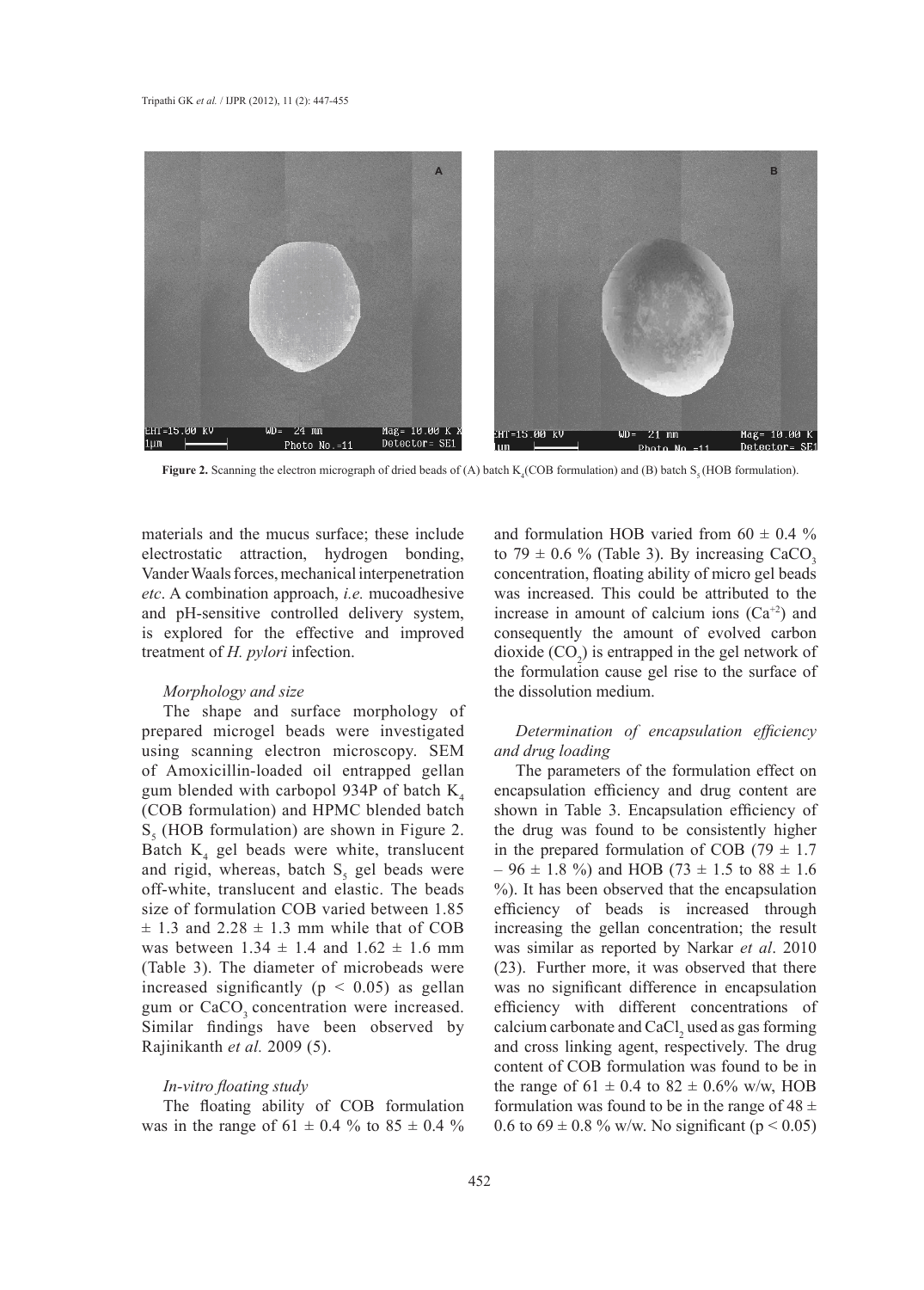| <b>Formulation</b> |                 | <b>Diameter</b><br>$(mm)^{a,b,c}$ |                |              | Floating ability $(\frac{6}{6})^{\text{a,c}}$ |              | <b>Encapsulation</b><br>Efficiency $(\frac{6}{9}W/W)^{a,c}$ |              | Drug content $\%$ a,d,c |  |
|--------------------|-----------------|-----------------------------------|----------------|--------------|-----------------------------------------------|--------------|-------------------------------------------------------------|--------------|-------------------------|--|
| COB                | <b>HOB</b>      | COB                               | <b>HOB</b>     | COB          | <b>HOB</b>                                    | COB          | <b>HOB</b>                                                  | COB          | <b>HOB</b>              |  |
| $K_{1}$            | S,              | $1.85 \pm 1.3$                    | $1.34 \pm 1.4$ | $85 \pm 0.4$ | $76 \pm 0.4$                                  | $82 \pm 1.6$ | $75 + 1.3$                                                  | $68 \pm 0.5$ | $58 \pm 0.4$            |  |
| $K_{2}$            | $S_{\gamma}$    | $1.90 \pm 1.5$                    | $1.42 \pm 1.5$ | $82 \pm 0.6$ | $73 \pm 0.6$                                  | $86 \pm 1.4$ | $73 + 1.5$                                                  | $63 \pm 0.8$ | $51 \pm 0.5$            |  |
| $K_{\mathcal{R}}$  | $S_{3}$         | $2.17 \pm 1.2$                    | $1.48 \pm 1.6$ | $77 \pm 0.4$ | $68 \pm 0.4$                                  | $79 \pm 1.7$ | $74 \pm 1.5$                                                | $61 \pm 0.4$ | $48 \pm 0.6$            |  |
| K <sub>4</sub>     | S <sub>4</sub>  | $2.28 \pm 1.3$                    | $1.39 \pm 1.4$ | $82 \pm 0.2$ | $70 \pm 0.5$                                  | $96 \pm 1.8$ | $84 \pm 1.4$                                                | $82 \pm 0.6$ | $67 \pm 0.4$            |  |
| $K_{\varsigma}$    | $S_{\varsigma}$ | $2.08 \pm 1.8$                    | $1.70 \pm 1.5$ | $74 \pm 0.3$ | $79 \pm 0.6$                                  | $94 \pm 1.4$ | $88 \pm 1.6$                                                | $73 \pm 0.9$ | $69 \pm 0.8$            |  |
| $K_{6}$            | $S_6$           | $2.20 \pm 1.6$                    | $1.62 \pm 1.6$ | $66 \pm 0.4$ | $63 \pm 0.5$                                  | $85 \pm 1.5$ | $79 \pm 1.4$                                                | $64 \pm 0.7$ | $66 \pm 0.5$            |  |
| $K_{\tau}$         | $S_{\tau}$      | $1.88 \pm 1.2$                    | $1.47 \pm 1.4$ | $61 \pm 0.4$ | $60 \pm 0.4$                                  | $86 \pm 1.4$ | $82 \pm 1.8$                                                | $68 \pm 0.3$ | $64 \pm 0.6$            |  |
| $K_{\rm g}$        | $S_{8}$         | $2.03 \pm 1.3$                    | $1.60 \pm 1.2$ | $69 \pm 0.4$ | $63 \pm 0.5$                                  | $85 \pm 1.8$ | $84 \pm 1.5$                                                | $64 \pm 0.6$ | $62 \pm 0.3$            |  |

Table 3. Characterization of prepared formulation of polymeric blended gellan gum beads.

COB = gellan: carbopol blended formulation. HOB = gellen : HPMC blended formulation.

a: Mean  $\pm$  SD (n = 3). b: n = 20. c: n = 3. d: Drug content in each 100 mg of bead.

effect was observed with  $CaCO<sub>3</sub>$  and  $CaCl<sub>2</sub>$  on the drug content of beads.

### *In-vitro drug release*

*In-vitro* release study of Amoxicillin gel beads was carried out in the fasted state (SGF solution,  $pH = 1.2$ ) and fed state (phthalate buffer,  $pH = 3.4$ ) for a period of 8 h. The results indicate that  $62 \pm 1.4\%$  of the pure drug (batch BE) was dissolved within 2 h in fasting state (pH of 1.2) and in the fed state (batch BF, pH of 3.4) and the release was  $79 \pm 1.2$  %. After 8 h, drug release from batch  $K_4E$  and batch  $K_4F$ was  $76.0 \pm 2.1\%$  and  $62.0 \pm 2.2\%$  (fasting state and fed state) in the SGF and phthalate buffer solution (Figure 3a), respectively. Drug release from the optimized formulations K4 followed the Higuchi ( $R_2 = 0.984$ ) and Peppas models  $(R_2 = 0.946, n = 0.36)$  and suggested a diffusion based mechanism of the drug release as the diffusion exponent values were less than 0.45 (23).

Batch  $K_4$  of the formulation COB was selected for optimization through coating with ethyl cellulose in order to modify the drug release pattern (24). However, the dissolution profiles of all EC-coated beads were best fitted to the zero-order kinetic model (Figure 3b). The batch  $K_{41}$  which showed the highest release (Table 2) of amoxicillin  $(88 \pm 1.3\%)$ was regarded as pH sensitive controlled release formulation of amoxicillin.

### *In-vitro growth inhibition studies*

The antimicrobial efficacy of the prepared drug-loaded, placebo (drug-free) beads and plain drug was investigated at various time intervals in the isolated *H.pylori* bacterial strain up to 12 h and the results are shown in Figure 3. The EC-coated formulation  $(K_{41}, K_{42}, K_{43}, K_{44})$ , the placebo and the plain amoxicillin were selected for *in-vitro* growth inhibition studies. Culture tube of *H. pylori* containing placebo bead did not show significant percent growth inhibition  $(2.3 \pm 1.2 \%)$  and the percentage of growth inhibition sequence in the coated formulation was varied  $(K_{41} (70 \pm 1.2 \%) > K_{42} (67 \pm 1.4 \%)$  $>E_{43}$  (62 ± 1.3 %) > K<sub>44</sub> (60 ± 1.2 %)) whereas, the plain amoxicillin inhibited hundred percent *H. pylori* growth at 4 h of the studies (Figure 4). Continuing the incubation of *H. pylori* up to 8 h, the optimized formulation (batch  $k_{14}$ ) was eradicated hundred percent growth of the *H. pylori* and through further incubation for 12 h, all the optimized coated batches showed complete termination of the microbial infection.

This was due to the controlled delivery of amoxicillin from the formulation and the long time exposure of the microorganism in the MIC state which resulted in complete clearance of *H. pylori.* EC-coated formulation (batch  $S_{41}$ ) was more effective in term of the microbial eradication, abolished all the mechanisms of the bacterial survival *in-vivo* and may provide targeted eradication of *H. pylori* cell lines.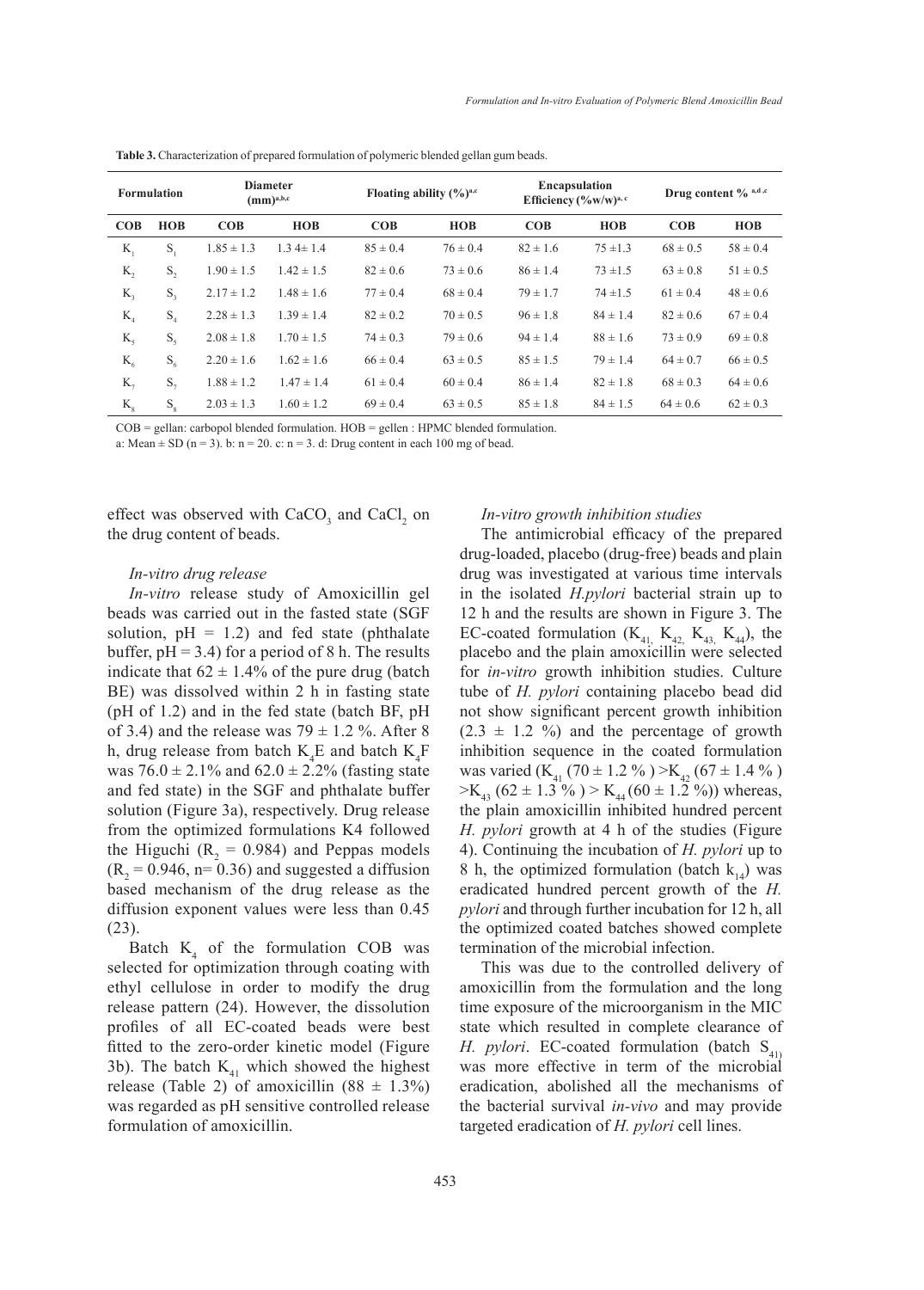

**Figure 3.** Comparative drug release profile: (A) drug release in fasted and fed state; (B) drug release in fed state.



**Figure 4.** Percentage growth inhibitions of formulations.

### **Conclusion**

Design formulation contains optimized ratio of the blended hydrophilic polymer, allowing the initially penetration of the drug into the unique niche of the gastric mucosa. The preferential accumulation of the formulation in the stomach mucosa may be very useful for targeting the antibiotics at the site of infection and also possibly for *H. pylori* eradication. Thus, from the result, we concluded that the optimized batch  $K_{41}$ appears to have promising potential for opening up possibility for targeting antibiotics like amoxicillin at the site of infection and also for *H pylori* eradication.

### **Acknowledgment**

The authors gratefully extend their

acknowledgments to Dr. P.R. Mishra, the scientist, Division of Pharmaceutics, Central Drug Research Institute Lucknow-India, for his valuable support for this research. Special thanks also to Vinod Bhihari (Director Academic) Saroj Institute of Technology and Management Lucknow, for providing facilities for the study.

### **References**

- Marshall BJ and Warren JR. Unidentified curved (1) bacilli in the stomach of patients with gastritis and peptic ulceration. *Lancet* (1984) 1: 1311-1315.
- Suerbauma S and Michetti P. *Helicobacter pylori*  (2) infection. *New Eng. J. Med*. (2002) 347: 1175-86.
- (3) Tripathi GK, Singh S, Nath G and Dubey RK, Evaluation of pH sensitive gastroretantive polymeric blend buoyant beads of acetohydroxamic acid for clearance of Helicobacter pylori, *Asian J. of Pharm Sci.* ( 2011) 6 ): 132-140.
- (4) Narkar M, Sher P and Pawar A. Stomach-specific controlled release gellan beads of acid-soluble drug prepared by ionotropic gelation method. *AAPS PharmSciTech.* (2010) 11: 267-277.
- (5) Rajinikanth PS and Mishra B. Stomach-site specific drug delivery system of clarithromycin for eradication of *Helicobacter pylori.Chem. Pharm. Bull.* (2009) 10: 1068-1075.
- Babu RJ, Sathigari SK, Thilek M and Pandit JK. Formulation of controlled release gellan gum macro beads of amoxicillin. *Curr. Drug Deliv*. (2010) 1: 36- 43. (6)
- Nagahara N, Akiyama Y, Tada M, Nakao M, Kitano M (7) and Ogawa Y. Mucoadhesive microspheres containing amoxicillin for clearance of *Helicobacter pylori*. *Antimicrob. Agents Chemother*. (1998) 42: 2492-2494.
- Hejazi R and Amiji M. Stomach-specific anti-*H.*  (8)*pylori* therapy. I. Preparation and characterization of tetracycline-loaded chitosan microspheres. *Int. J.*